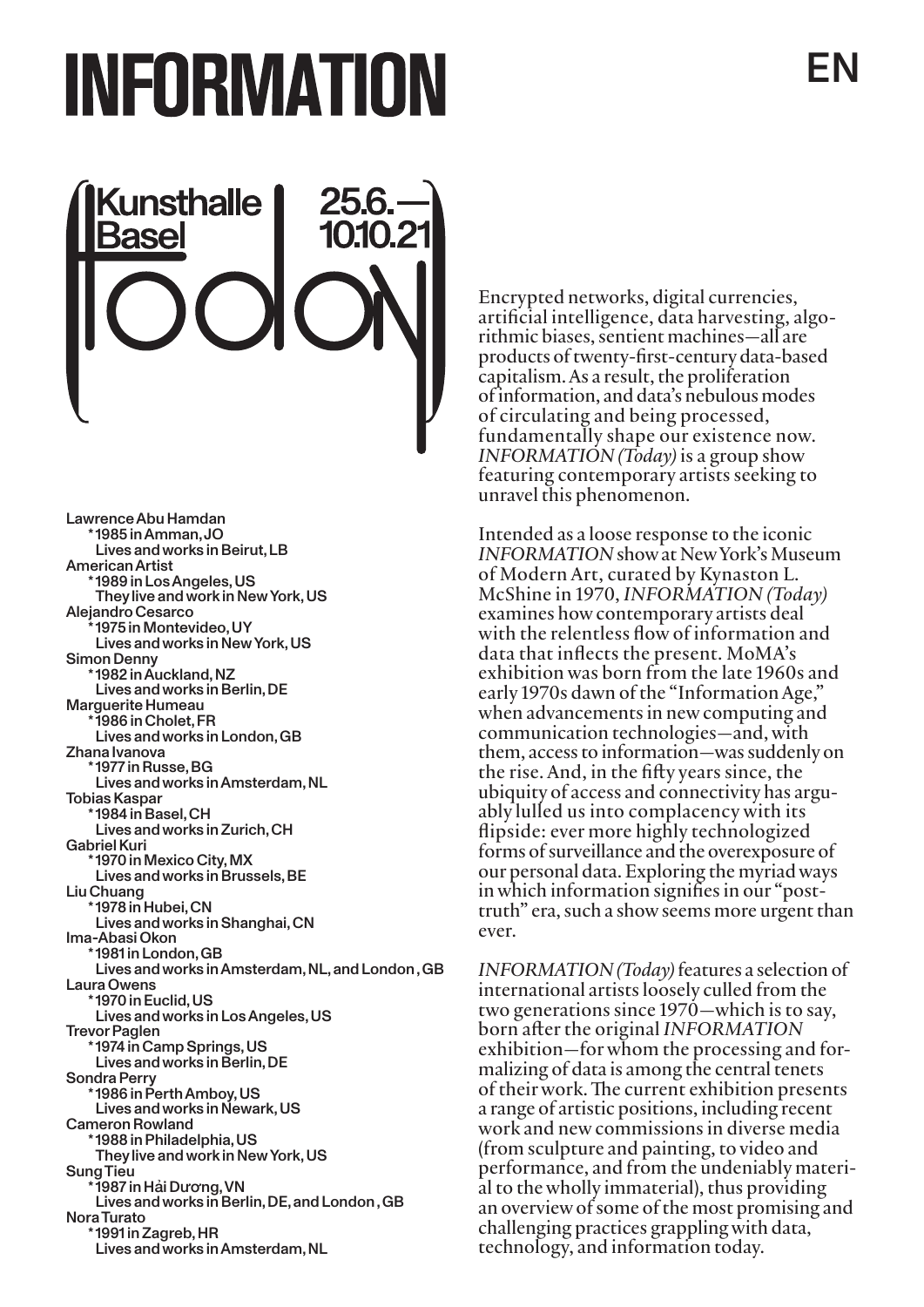cotton<br>2 parts,  $178 \times 140$  cm,  $163 \times 140$  cm Courtesy of the artist; Galerie Peter Kilchmann, Zurich; Galerie Lars Friedrich, Berlin; Urs Meile, Beijing; and VI, VII, Oslo

Dimension variable; as installed 6 × 10.85 m Courtesy of the artist; Galerie Gregor Staiger, Zurich; and LambdaLambdaLambda,

Moda Operandi, Proenza Schouler, Ribbed Knit Gathered Midi Dress, 2021 Acrylic paint, inkjet and silkscreen print on

your bed is a magical place where you remember all the things you forgot during the day / your vanity is powerful enough to defeat

Emulsion paint on wall

### 24

Laura Owens Untitled [SMS +41 79 807 86 92], 2021 Oil, Flashe, screen printing inks, charcoal, and sand on wallpaper mounted to aluminum, walnut frame, with sound  $275.9 \times 214.9 \times 6.3$  cm Courtesy of the artist

without Peace, 435 without Peace, 436 without Peace, 437 without Peace, 438 without Peace, 439 without Peace, 440 without Peace, 441 without Peace, 442 without Peace, 443 without Peace, 444 without Peace, 445 without Peace, 446 without Peace, 447 without Peace, 448 without Peace, 449 without Peace, 450 without Peace, 451 without Peace, 452 without Peace, 453 without Peace, 454 without Peace, 455 without Peace, 456 without Peace, 457 without Peace, 458<br>without Peace, 459 without Peace, 460 without Peace, 461 without Peace, 462 without Peace, 459 without Peace, 460 without Peace, 461 without Peace, 462<br>without Peace, 463 without Peace, 464 without Peace, 465 without Peace, 466<br>without Peace, 467 without Peace)<br> $,2019\text{--}2021$ 

Metal grid, (104 of) 467 white fissured ceiling tiles, wire, (without) morphine, (without) insulin, (without) ultrasound gel and (without) gold  $4 \times 923 \times 355$  cm

Cameron Rowland 0D20612, 2014 LoJack transmitter, car battery  $29.85 \times 32.39 \times 16.51$  cm

LoJack is only available aftermarket. When installed, the transmitter serial number and the VIN are registered in a database at the National Crime Information Center, directly linked to enforcement. LoJack receivers in police cars search the serial number of the transmitter based on the VIN  $of the$  missing vehicle. This is an unused unregistered transmitter, powered, which operates for 200 milliseconds every 10<br>seconds at 173.075 MHz. The frequency 173.075 MHz is available for stolen vehicle recovery systems on a shared basis with the Federal Government.



Peace, 297 with Peace, 298 without Peace, 299 with Peace, 300 without Peace, 301 with Peace, 302 without Peace, 303 with Peace, 304 without Peace, 305 with Peace, 306 without Peace, 307 with Peace, 308 without Peace, 309 with Peace, 310 without Peace, 311 with Peace, 312 without Peace, 313 with Peace, 314 without Peace, 315 with Peace, 316 without Peace, 317 with Peace, 318 without Peace, 319 with Peace,<br>320 without Peace, 321 with Peace, 322 without Peace, 323 with Peace, 324 without 320 without Peace, 321 with Peace, 322 without Peace, 323 with Peace, 324 without<br>Peace, 325 with Peace, 326 without Peace, 327 with Peace, 328 without Peace, 329<br>with Peace, 330 without Peace, 331 with Peace, 332 without 348 without Peace, 349 with Peace, 350 without Peace, 351 with Peace, 352 without Peace, 353 with Peace, 354 without Peace, 355 with Peace, 356 without Peace, 357<br>Peace, 353 with Peace, 354 without Peace, 359 with Peace, 360 without Peace, 367<br>with Peace, 358 without Peace, 359 with Peace, 360 without P with Peace, 358 without Peace, 359 with Peace, 360 without Peace, 361 with Peace,<br>362 without Peace, 363 with Peace, 364 without Peace, 365 without Peace, 366<br>without Peace, 367 without Peace, 368 without Peace, 369 withou without Peace, 375 without Peace, 376 without Peace, 377 without Peace, 378 without Peace, 379 without Peace, 380 without Peace, 381 without Peace, 382 without Peace, 383 without Peace, 384 without Peace, 385 without Peace, 386 without Peace, 387 without Peace, 388 without Peace, 389 without Peace, 39 without Peace, 39 I without Peace, 392 without Peace, 393 without Peace, 394<br>without Peace, 395 without Peace, 396 without Peace, 397 without Peace, 398<br>without Peace, 399 without Peace, 400 without Peace, 401 without Peac without Peace, 403 without Peace, 404 without Peace, 405 without Peace, 406 without Peace, 407 without Peace, 408 without Peace, 409 without Peace, 410 without Peace, 411 without Peace, 412 without Peace, 413 without Peace, 414 without Peace, 415 without Peace, 416 without Peace, 417 without Peace, 418 without Peace, 419 without Peace, 420 without Peace, 421 without Peace, 422 without Peace, 423 without Peace, 424 without Peace, 425 without Peace, 426 without Peace, 427 without Peace, 428 without Peace, 429 without Peace, 430

Courtesy of the artist and Galerie Neu, Berlin

#### 12

Trevor Paglen Autonomy Cube, 2015

Plexiglas cube, computer components  $40.01 \times 40.01 \times 40.01$  cm Courtesy of the artist and Altman Siegel, San Francisco

#### 13

Liu Chuang Bitcoin Mining and Field Recordings of Ethnic Minorities, 2018 3-channel video, color, sound 40 min 5 sec Courtesy of the artist and Antenna Space, Shanghai

Courtesy of the artist and Maxwell Graham / Essex Street, New York